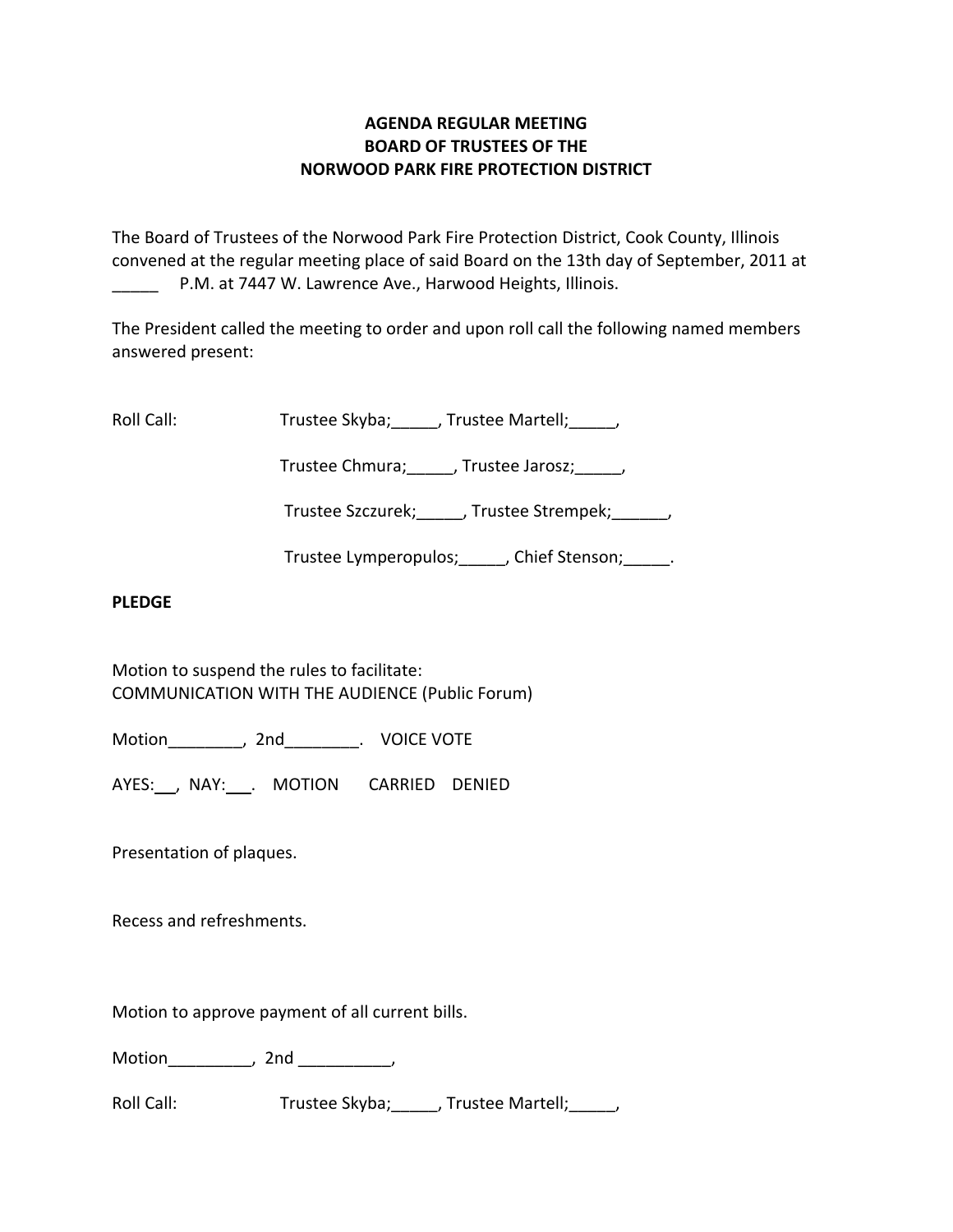Trustee Chmura;\_\_\_\_\_, Trustee Jarosz;\_\_\_\_\_,

Trustee Szczurek; frustee Strempek; frustee Strempek;

Trustee Lymperopulos;\_\_\_\_\_,

Motion to approve the minutes of the Public Hearing held on August  $9^{th}$ , 2011.

Motion the motion of the motion of the motion of the motion of the motion of the motion of the motion of the m<br>Second motion of the motion of the motion of the motion of the motion of the motion of the motion of the motio<br>

Roll Call: Trustee Skyba; \_\_\_\_\_, Trustee Martell; \_\_\_\_\_,

Trustee Chmura;\_\_\_\_\_, Trustee Jarosz;\_\_\_\_\_,

Trustee Szczurek;\_\_\_\_\_, Trustee Strempek;\_\_\_\_\_\_,

Trustee Lymperopulos;\_\_\_\_\_,

Motion to approve the minutes of the Regular meeting held August  $9<sup>th</sup>$ , 2011.

Motion the motion of the motion of the motion of the motion of the motion of the motion of the motion of the m<br>Second motion of the motion of the motion of the motion of the motion of the motion of the motion of the motio<br>

Roll Call: Trustee Skyba; J. Trustee Martell; Trustee Martell;

Trustee Chmura; J. Trustee Jarosz; J.

Trustee Szczurek;\_\_\_\_\_, Trustee Strempek;\_\_\_\_\_\_,

Trustee Lymperopulos; fig.

# **TREASURER'S REPORT:**

Motion to approve the Treasurer's report as presented from the Financial Statement for August 2011.

Motion\_\_\_\_\_\_\_\_\_, 2nd \_\_\_\_\_\_\_\_\_\_,

Roll Call: Trustee Skyba; \_\_\_\_, Trustee Martell; \_\_\_\_,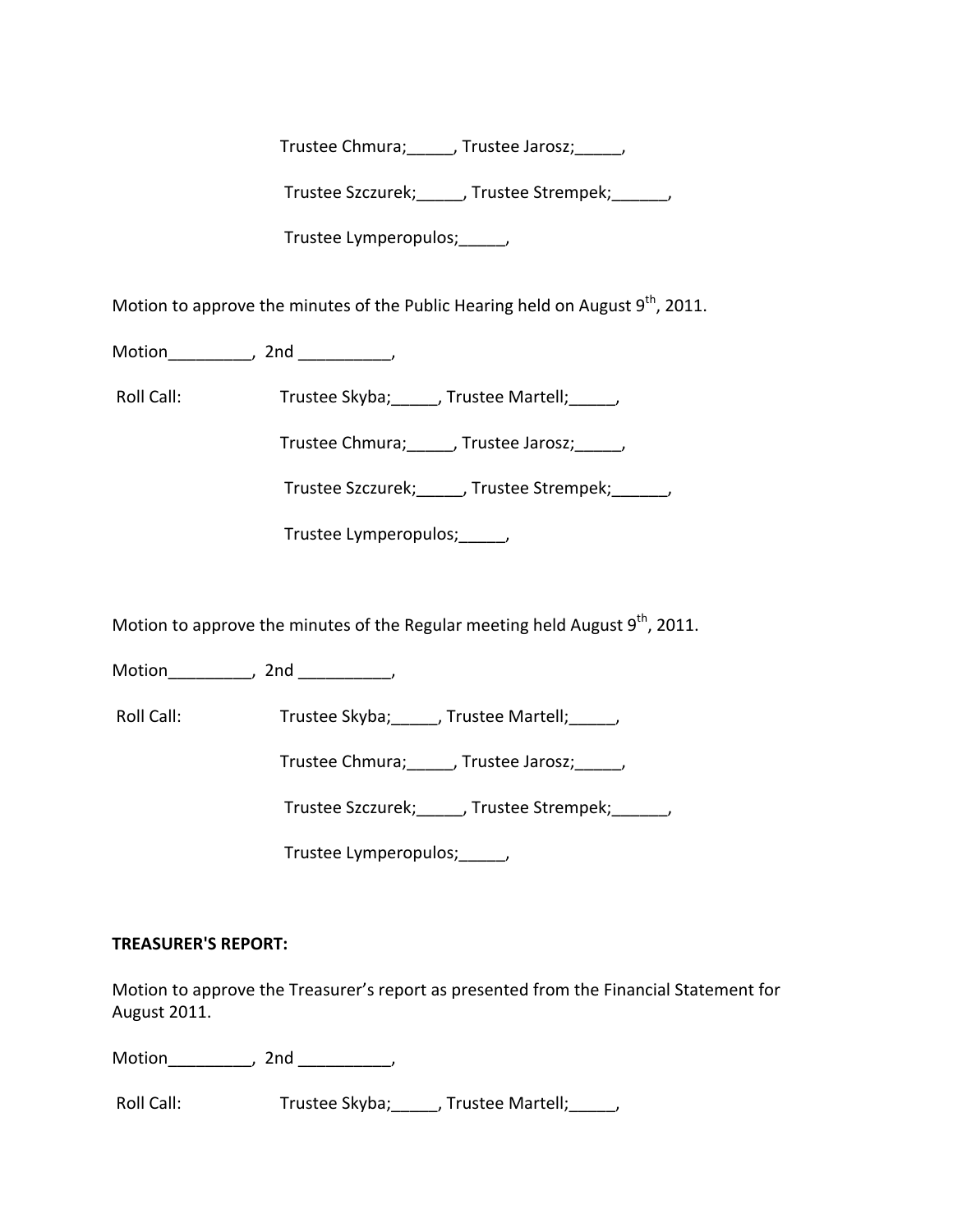Trustee Chmura;\_\_\_\_\_, Trustee Jarosz;\_\_\_\_\_,

Trustee Szczurek;\_\_\_\_\_, Trustee Strempek;\_\_\_\_\_\_,

Trustee Lymperopulos;\_\_\_\_\_,

#### **Chief's Report:**

Motion to accept the Chief's Report for August 2011 as presented.

Motion \_\_\_\_\_\_\_, 2nd \_\_\_\_\_\_\_, VOICE VOTE

AYES;\_\_\_\_\_\_, NAY\_\_\_\_\_\_. MOTION CARRIED DENIED

# **President's Report:**

#### **Committee Reports:**

Finance Committee‐

Building and Equipment Committee‐

Technology and PR Media Committee‐

Policy Committee‐

Pension Fund‐

# **Old Business:**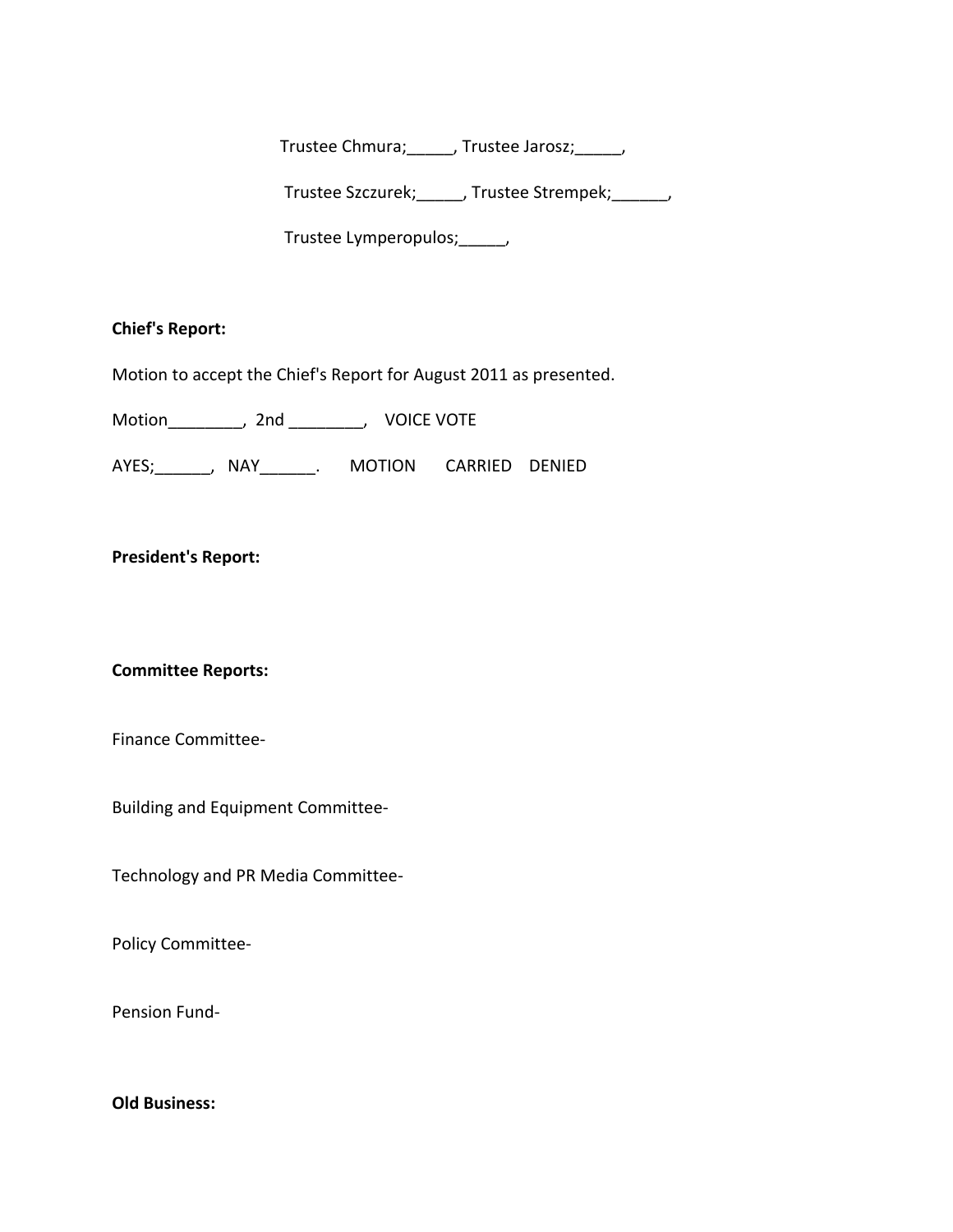#### **New Business:**

Motion to approve the purchase of a Pierce Impel PUC Pumper per Bid Proposal #204 and dated 08‐29‐2011 through the Northwest Municipal Conference at a cost of \$450,350.00.

Motion\_\_\_\_\_\_\_\_\_, 2nd \_\_\_\_\_\_\_\_\_\_,

Roll Call: Trustee Skyba; \_\_\_\_, Trustee Martell; \_\_\_\_,

Trustee Chmura;\_\_\_\_\_, Trustee Jarosz;\_\_\_\_\_,

Trustee Szczurek;\_\_\_\_\_, Trustee Strempek;\_\_\_\_\_\_,

Trustee Lymperopulos;\_\_\_\_\_.

Motion to approve the purchase and installation of Pentegra Cisco Phone Systems at a cost of \$22,458.00.

Motion the contract of the contract of the contract of the contract of the contract of the contract of the contract of the contract of the contract of the contract of the contract of the contract of the contract of the con

Roll Call: Trustee Skyba; J. Trustee Martell;

Trustee Chmura;\_\_\_\_\_, Trustee Jarosz;\_\_\_\_\_,

Trustee Szczurek;\_\_\_\_\_, Trustee Strempek;\_\_\_\_\_\_,

Trustee Lymperopulos;\_\_\_\_\_.

Motion to go into Closed Session to discuss personnel and to approve the Closed Session Minutes from August 9<sup>th</sup>, 2011.

Motion \_\_\_\_\_\_\_\_, 2nd \_\_\_\_\_\_\_\_\_,

Roll Call: Trustee Skyba; \_\_\_\_\_, Trustee Martell; \_\_\_\_\_,

Trustee Chmura;\_\_\_\_\_, Trustee Jarosz;\_\_\_\_\_,

Trustee Szczurek; J. Trustee Strempek; J.

Trustee Lymperopulos;\_\_\_\_\_,